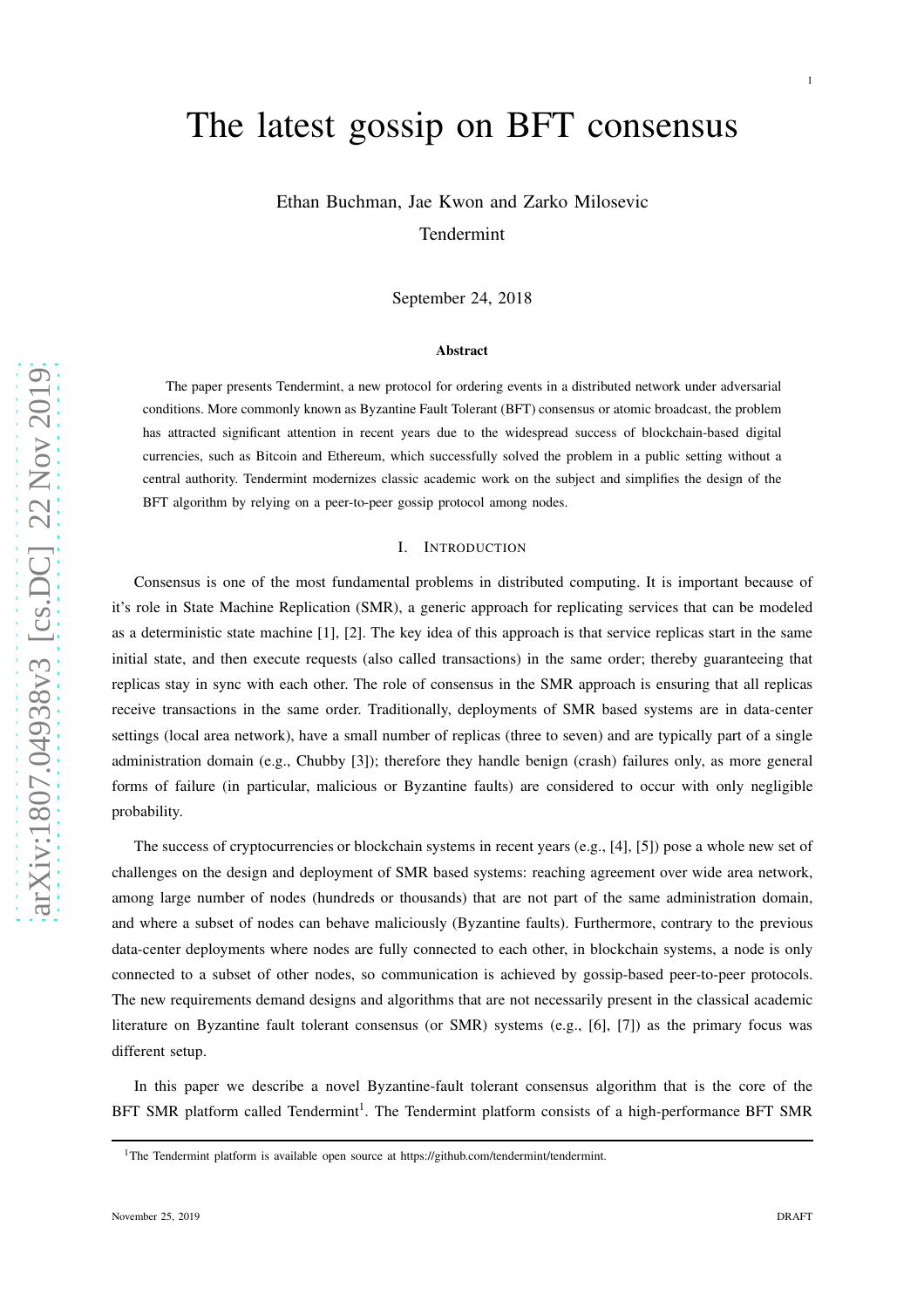implementation written in Go, a flexible interface for building arbitrary deterministic applications above the consensus, and a suite of tools for deployment and management.

The Tendermint consensus algorithm is inspired by the PBFT SMR algorithm [8] and the DLS algorithm for authenticated faults (the Algorithm 2 from [6]). Similar to DLS algorithm, Tendermint proceeds in rounds<sup>2</sup>, where each round has a dedicated proposer (also called coordinator or leader) and a process proceeds to a new round as part of normal processing (not only in case the proposer is faulty or suspected as being faulty by enough processes as in PBFT). The communication pattern of each round is very similar to the "normal" case of PBFT. Therefore, in preferable conditions (correct proposer, timely and reliable communication between correct processes), Tendermint decides in three communication steps (the same as PBFT).

The major novelty and contribution of the Tendermint consensus algorithm is a new termination mechanism. As explained in [9], [10], the existing BFT consensus (and SMR) algorithms for the partially synchronous system model (for example PBFT [8], [6], [11]) typically relies on the communication pattern illustrated in Figure 1 for termination. The Figure 1 illustrates messages exchanged during the proposer change when processes start a new round<sup>3</sup>. It guarantees that eventually (ie. after some Global Stabilization Time, GST), there exists a round with a correct proposer that will bring the system into a univalent configuration. Intuitively, in a round in which the proposed value is accepted by all correct processes, and communication between correct processes is timely and reliable, all correct processes decide.



Fig. 1: Proposer (coordinator) change:  $p_1$  is the new proposer.

To ensure that a proposed value is accepted by all correct processes<sup>4</sup> a proposer will 1) build the global state by receiving messages from other processes, 2) select the safe value to propose and 3) send the selected value together with the signed messages received in the first step to support it. The value  $v_i$  that a correct process sends to the next proposer normally corresponds to a value the process considers as acceptable for a decision:

- in PBFT [8] and DLS [6] it is not the value itself but a set of  $2f + 1$  signed messages with the same value id,
- in Fast Byzantine Paxos [11] the value itself is being sent.

<sup>&</sup>lt;sup>2</sup>Tendermint is not presented in the basic round model of [6]. Furthermore, we use the term round differently than in [6]; in Tendermint a round denotes a sequence of communication steps instead of a single communication step in [6].

<sup>&</sup>lt;sup>3</sup>There is no consistent terminology in the distributed computing terminology on naming sequence of communication steps that corresponds to a logical unit. It is sometimes called a round, phase or a view.

<sup>4</sup>The proposed value is not blindly accepted by correct processes in BFT algorithms. A correct process always verifies if the proposed value is safe to be accepted so that safety properties of consensus are not violated.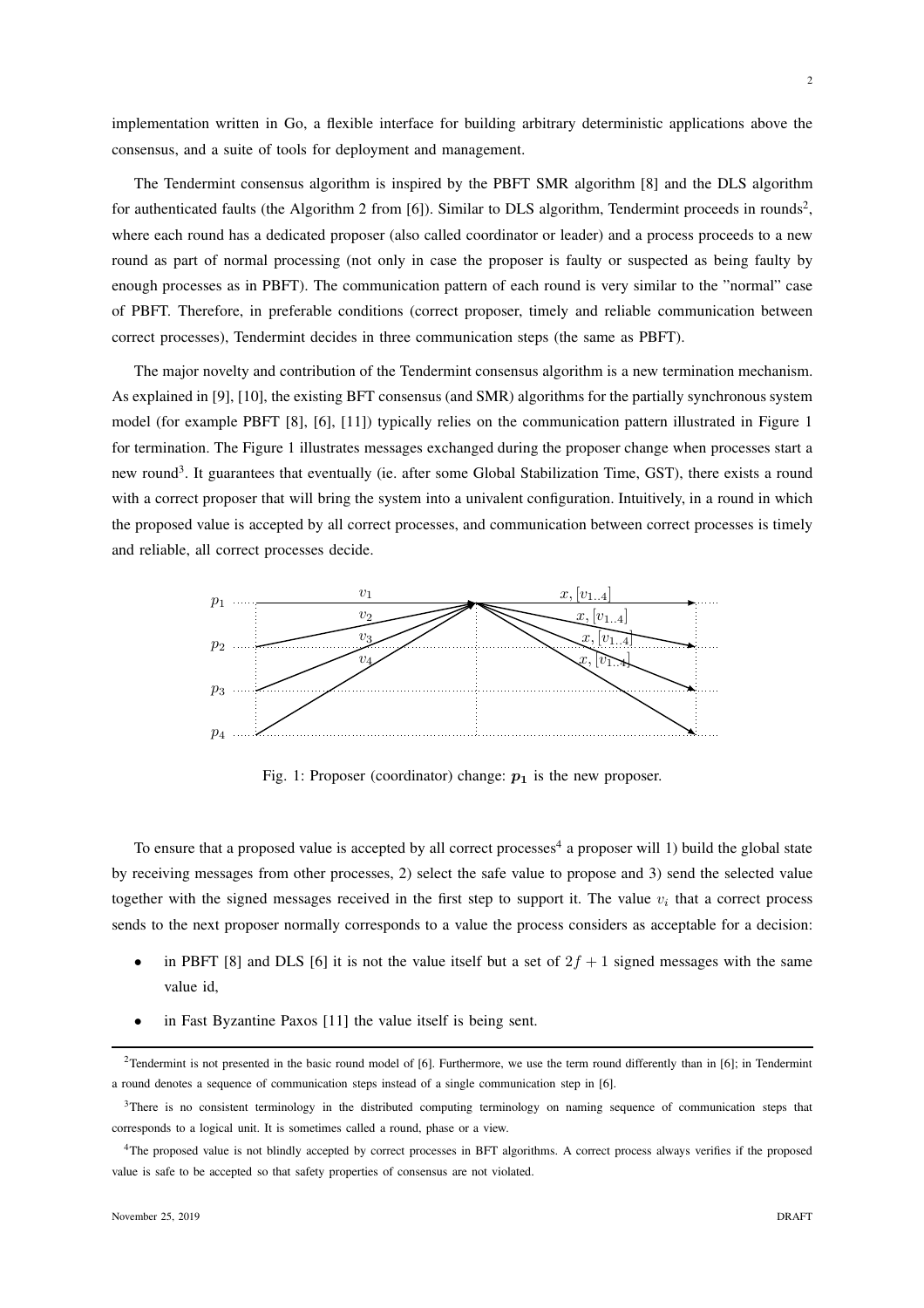In both cases, using this mechanism in our system model (ie. high number of nodes over gossip based network) would have high communication complexity that increases with the number of processes: in the first case as the message sent depends on the total number of processes, and in the second case as the value (block of transactions) is sent by each process. The set of messages received in the first step are normally piggybacked on the proposal message (in the Figure 1 denoted with  $[v_{1..4}]$ ) to justify the choice of the selected value x. Note that sending this message also does not scale with the number of processes in the system.

We designed a novel termination mechanism for Tendermint that better suits the system model we consider. It does not require additional communication (neither sending new messages nor piggybacking information on the existing messages) and it is fully based on the communication pattern that is very similar to the normal case in PBFT [8]. Therefore, there is only a single mode of execution in Tendermint, i.e., there is no separation between the normal and the recovery mode, which is the case in other PBFT-like protocols (e.g., [8], [12] or [13]). We believe this makes Tendermint simpler to understand and implement correctly.

Note that the orthogonal approach for reducing message complexity in order to improve scalability and decentralization (number of processes) of BFT consensus algorithms is using advanced cryptography (for example Boneh-Lynn-Shacham (BLS) signatures [14]) as done for example in SBFT [15].

The remainder of the paper is as follows: Section II defines the system model and gives the problem definitions. Tendermint consensus algorithm is presented in Section III and the proofs are given in Section IV. We conclude in Section V.

#### II. DEFINITIONS

# *A. Model*

We consider a system of processes that communicate by exchanging messages. Processes can be correct or faulty, where a faulty process can behave in an arbitrary way, i.e., we consider Byzantine faults. We assume that each process has some amount of voting power (voting power of a process can be 0). Processes in our model are not part of a single administrative domain; therefore we cannot enforce a direct network connectivity between all processes. Instead, we assume that each process is connected to a subset of processes called peers, such that there is an indirect communication channel between all correct processes. Communication between processes is established using a gossip protocol [16].

Formally, we model the network communication using a variant of the *partially synchronous system model* [6]: in all executions of the system there is a bound ∆ and an instant GST (Global Stabilization Time) such that all communication among correct processes after GST is reliable and  $\Delta$ -timely, i.e., if a correct process p sends message m at time  $t \geq GST$  to a correct process q, then q will receive m before  $t + \Delta^5$ . In addition to the standard *partially synchronous system model* [6], we assume an auxiliary property that captures gossip-based nature of communication<sup>6</sup>:

*Gossip communication:* If a correct process  $p$  sends some message  $m$  at time  $t$ , all correct processes will receive m before  $max{t, GST}$  +  $\Delta$ . Furthermore, if a correct process p receives some message

<sup>&</sup>lt;sup>5</sup>Note that as we do not assume direct communication channels among all correct processes, this implies that before the message  $m$ reaches q, it might pass through a number of correct processes that will forward the message m using gossip protocol towards q.

<sup>&</sup>lt;sup>6</sup>The details of the Tendermint gossip protocol will be discussed in a separate technical report.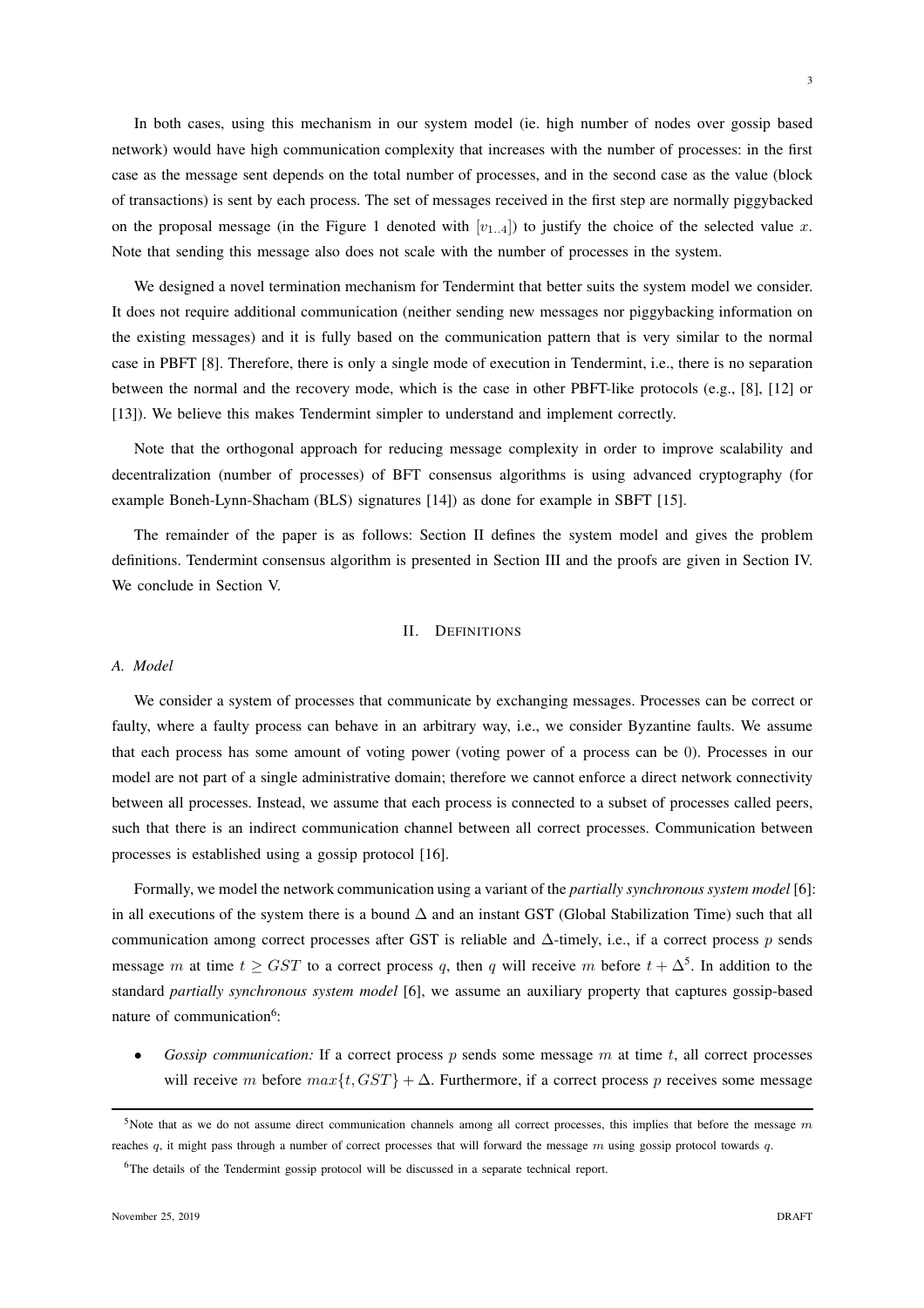m at time t, all correct processes will receive m before  $max\{t, GST\} + \Delta$ .

The bound ∆ and GST are system parameters whose values are not required to be known for the safety of our algorithm. Termination of the algorithm is guaranteed within a bounded duration after GST. In practice, the algorithm will work correctly in the slightly weaker variant of the model where the system alternates between (long enough) good periods (corresponds to the *after* GST period where system is reliable and ∆-timely) and bad periods (corresponds to the period *before* GST during which the system is asynchronous and messages can be lost), but consideration of the GST model simplifies the discussion.

We assume that process steps (which might include sending and receiving messages) take zero time. Processes are equipped with clocks so they can measure local timeouts. Spoofing/impersonation attacks are assumed to be impossible at all times due to the use of public-key cryptography, i.e., we assume that all protocol messages contains a digital signature. Therefore, when a correct process  $q$  receives a signed message m from its peer, the process q can verify who was the original sender of the message m and if the message signature is valid. We do not explicitly state a signature verification step in the pseudo-code of the algorithm to improve readability; we assume that only messages with the valid signature are considered at that level (and messages with invalid signatures are dropped).

# *B. State Machine Replication*

State machine replication (SMR) is a general approach for replicating services modeled as a deterministic state machine [1], [2]. The key idea of this approach is to guarantee that all replicas start in the same state and then apply requests from clients in the same order, thereby guaranteeing that the replicas' states will not diverge. Following Schneider [2], we note that the following is key for implementing a replicated state machine tolerant to (Byzantine) faults:

• *Replica Coordination.* All [non-faulty] replicas receive and process the same sequence of requests.

Moreover, as Schneider also notes, this property can be decomposed into two parts, *Agreement* and *Order*: Agreement requires all (non-faulty) replicas to receive all requests, and Order requires that the order of received requests is the same at all replicas.

There is an additional requirement that needs to be ensured by Byzantine tolerant state machine replication: only requests (called transactions in the Tendermint terminology) proposed by clients are executed. In Tendermint, transaction verification is the responsibility of the service that is being replicated; upon receiving a transaction from the client, the Tendermint process will ask the service if the request is valid, and only valid requests will be processed.

# *C. Consensus*

Tendermint solves state machine replication by sequentially executing consensus instances to agree on each block of transactions that are then executed by the service being replicated. We consider a variant of the Byzantine consensus problem called Validity Predicate-based Byzantine consensus that is motivated by blockchain systems [17]. The problem is defined by an agreement, a termination, and a validity property.

- Agreement: No two correct processes decide on different values.
- *Termination:* All correct processes eventually decide on a value.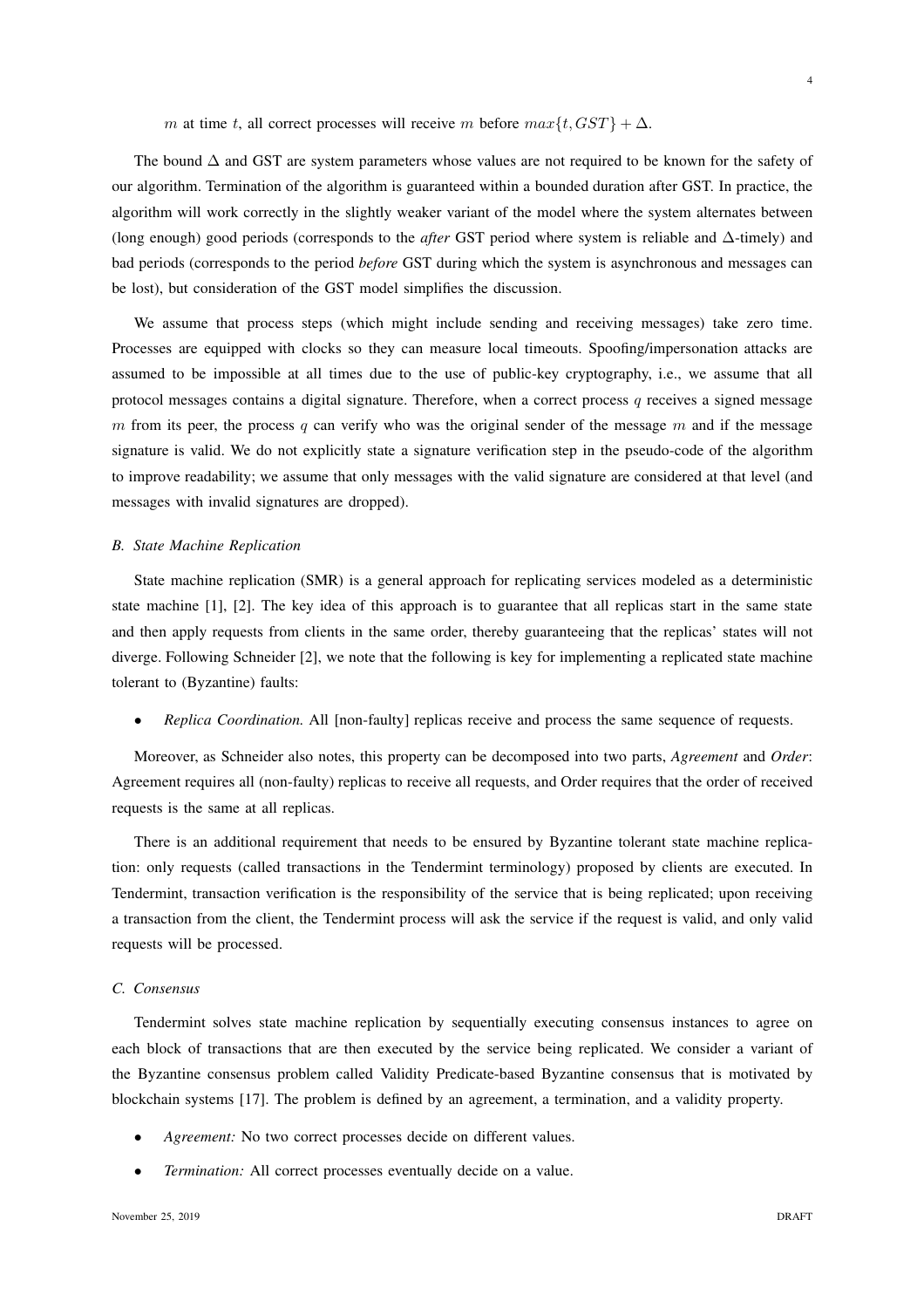• *Validity:* A decided value is valid, i.e., it satisfies the predefined predicate denoted *valid()*.

This variant of the Byzantine consensus problem has an application-specific *valid()* predicate to indicate whether a value is valid. In the context of blockchain systems, for example, a value is not valid if it does not contain an appropriate hash of the last value (block) added to the blockchain.

## III. TENDERMINT CONSENSUS ALGORITHM

In this section we present the Tendermint Byzantine fault-tolerant consensus algorithm. The algorithm is specified by the pseudo-code listing in Algorithm 1. We present the algorithm as a set of *upon rules* that are executed atomically<sup>7</sup>. We assume that processes exchange protocol messages using a gossip protocol and that both received and sent messages are stored in a local message log for every process. An upon rule is triggered once the message log contains messages such that the corresponding condition evaluates to true. The condition that assumes reception of  $X$  messages of a particular type and content denotes reception of messages whose senders have aggregate voting power at least equal to X. For example, the condition  $2f + 1$  $\langle$ PRECOMMIT,  $h_n, r, id(v) \rangle$ , evaluates to true upon reception of PRECOMMIT messages for height  $h_n$ , a round r and with value equal to  $id(v)$  whose senders have aggregate voting power at least equal to  $2f + 1$ . Some of the rules ends with "for the first time" constraint to denote that it is triggered only the first time a corresponding condition evaluates to true. This is because those rules do not always change the state of algorithm variables so without this constraint, the algorithm could keep executing those rules forever. The variables with index  $p$ are process local state variables, while variables without index p are value placeholders. The sign  $*$  denotes any value.

We denote with  $n$  the total voting power of processes in the system, and we assume that the total voting power of faulty processes in the system is bounded with a system parameter f. The algorithm assumes that  $n > 3f$ , i.e., it requires that the total voting power of faulty processes is smaller than one third of the total voting power. For simplicity we present the algorithm for the case  $n = 3f + 1$ .

The algorithm proceeds in rounds, where each round has a dedicated *proposer*. The mapping of rounds to proposers is known to all processes and is given as a function proposer $(h, round)$ , returning the proposer for the round round in the consensus instance  $h$ . We assume that the proposer selection function is weighted roundrobin, where processes are rotated proportional to their voting power<sup>8</sup>. The internal protocol state transitions are triggered by message reception and by expiration of timeouts. There are three timeouts in Algorithm 1: timeoutPropose, timeoutPrevote and timeoutPrecommit. The timeouts prevent the algorithm from blocking and waiting forever for some condition to be true, ensure that processes continuously transition between rounds, and guarantee that eventually (after GST) communication between correct processes is timely and reliable so they can decide. The last role is achieved by increasing the timeouts with every new round  $r$ , i.e,  $timeoutX(r) = initTimeoutX + r * timeoutDelta$ ; they are reset for every new height (consensus instance).

Processes exchange the following messages in Tendermint: PROPOSAL, PREVOTE and PRECOMMIT. The PROPOSAL message is used by the proposer of the current round to suggest a potential decision value,

 $<sup>7</sup>$  In case several rules are active at the same time, the first rule to be executed is picked randomly. The correctness of the algorithm does</sup> not depend on the order in which rules are executed.

<sup>&</sup>lt;sup>8</sup>A validator with more voting power is selected more frequently, proportional to its power. More precisely, during a sequence of rounds of size *n*, every process is proposer in a number of rounds equal to its voting power.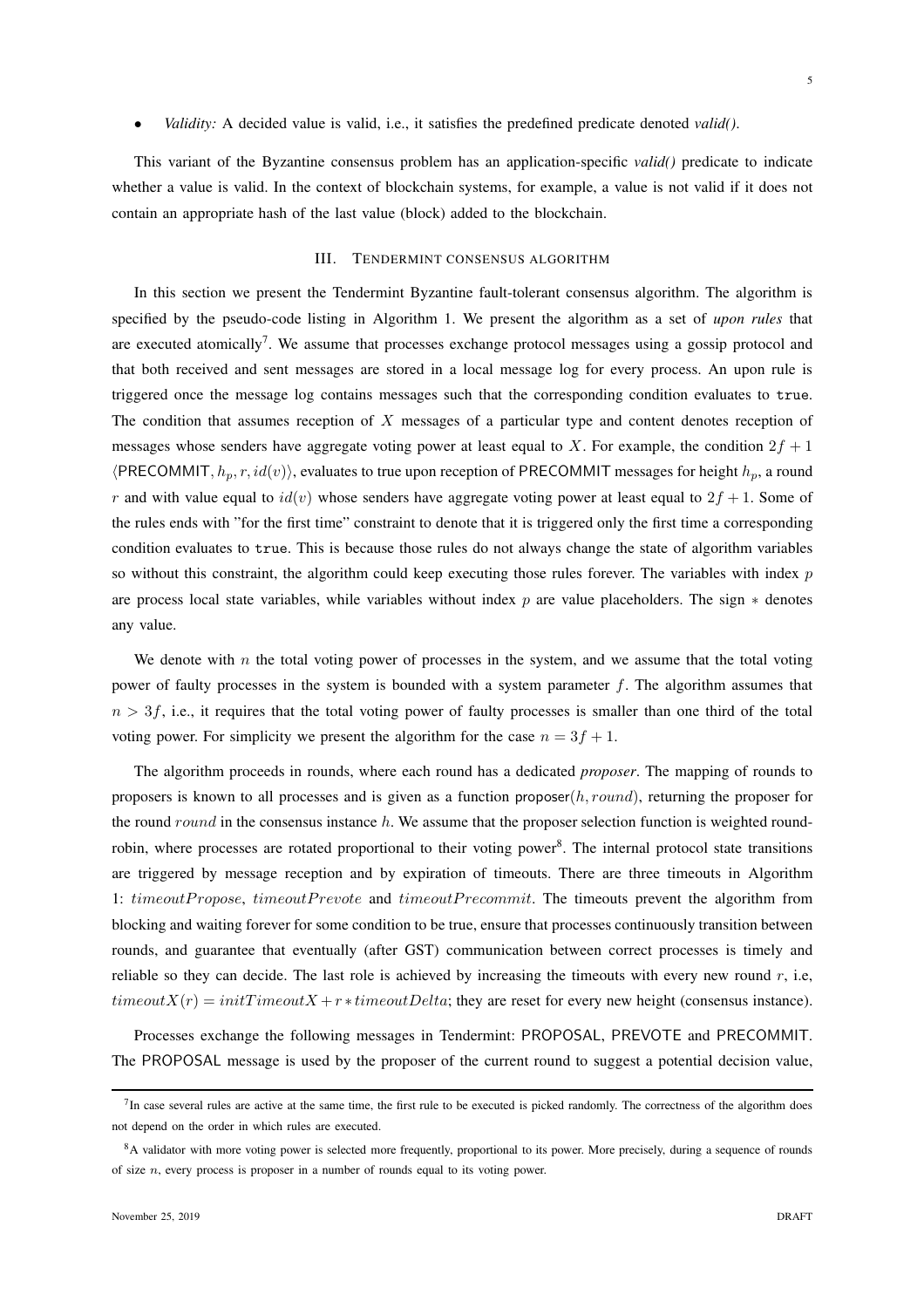#### Algorithm 1 Tendermint consensus algorithm

1: **Initialization:**<br>2:  $h_p := 0$ <br>3:  $round_p := 0$ 2:  $h_p := 0$ <br>  $\therefore$   $2 \div \frac{1}{2}$   $\therefore$   $2 \div \frac{1}{2}$   $\therefore$   $2 \div \frac{1}{2}$   $\therefore$   $2 \div \frac{1}{2}$   $\therefore$   $2 \div \frac{1}{2}$   $\therefore$   $2 \div \frac{1}{2}$   $\therefore$   $2 \div \frac{1}{2}$   $\therefore$   $2 \div \frac{1}{2}$   $\therefore$   $2 \div \frac{1}{2}$   $\therefore$   $2 \div \frac{1}{2}$   $\therefore$   $2 \div \frac{1}{2}$  3:  $round_p := 0$  /\* current round number  $\begin{aligned} 3: & r \text{ is a function of } p := 0 \\ 4: & s \text{ is a function of } p = 0 \end{aligned}$ 4:  $step_p \in \{propose, prevote, precommit\}$ <br>5:  $decision_p[] := nil$ 5:  $decision_p[] := nil$ <br>6:  $lockedValue =$ 6:  $lockedValue_p := nil$ <br>7:  $lockedBound_p := -1$  $lockedRound_p := -1$ 8:  $validValue_p := nil$ <br>9:  $validRound_p := -1$ 10: upon start do  $StartRound(0)$ 11: **Function**  $StartRound(round)$ :<br>
12:  $round_p \leftarrow round$ 12:  $round_p \leftarrow round$ 13:  $step_p \leftarrow propose$ 14: if proposer $(h_p, round_p) = p$  then 15: **if** validValue<sub>p</sub>  $\neq$  nil **then**<br>16: **proposal**  $\leftarrow$  validValue<sub>p</sub> 17:  $else$ <br>
18:  $n$  $\text{proposal} \leftarrow \text{getValue}()$ 19: **broadcast**  $\langle PROPOSAL, h_p, round_p, proposal, validRound_p \rangle$ <br>20: **else**  $20:$ <br> $21:$ schedule  $On TimeoutPropose(h_p, round_p)$  to be executed after  $timeoutPropose(round_p)$ 22: upon  $\langle$ PROPOSAL,  $h_p$ , round<sub>p</sub>, v, −1 $\rangle$  from proposer( $h_p$ , round<sub>p</sub>) while step<sub>p</sub> = propose do 23: if valid(v)  $\wedge$  (lockedRound<sub>n</sub> = −1 $\vee$  lockedValue<sub>n</sub> = v) then 23: **if** valid(v)  $\wedge$  (lockedRound<sub>p</sub> = -1  $\vee$  lockedV alue<sub>p</sub> = v) then<br>24: **broadcast** (PREVOTE h<sub>pr</sub> round<sub>p</sub> id(v)) **broadcast**  $\langle$ PREVOTE,  $h_p$ , round<sub>p</sub>, id(v))  $25:$ 26: **broadcast**  $\langle$ PREVOTE,  $h_p$ , round<sub>p</sub>, nil<sub>i</sub> 27: **step**<sub>n</sub>  $\leftarrow$  prevote  $step_p \leftarrow prevote$ 28: upon (PROPOSAL,  $h_p$ ,  $round_p$ ,  $v$ ,  $vr$ ) from proposer( $h_p$ ,  $round_p$ ) AND 2f + 1 (PREVOTE,  $h_p$ ,  $vr$ ,  $id(v)$ ) while  $step_p = propose \land (vr \geq 0 \land vr < round_p)$  do<br>29: **if** valid(v)  $\land$  (locked Round<sub>p</sub>  $\leq vr \lor$  locked 29: if valid(v) ∧ (lockedRound<sub>p</sub>  $\leq v r \vee$  lockedValue<sub>p</sub> = v) then<br>30: **broadcast** (PREVOTE, h<sub>pri</sub> round<sub>pri</sub> id(v)) **broadcast**  $\langle$ PREVOTE,  $h_p$ ,  $round_p$ ,  $id(v)$ **)**<br>**else**  $31:$ 32: **broadcast**  $\langle$ PREVOTE,  $h_p$ , round<sub>p</sub>, nil<sub> $\rangle$ </sub><br>33:  $step_n \leftarrow \text{prevote}$  $step_n \leftarrow \text{prevote}$ 34: upon  $2f + 1$  (PREVOTE,  $h_p$ , round<sub>p</sub>, \*) while step<sub>p</sub> = prevote for the first time do 35: schedule  $OnTimeoutPrevote(h_n, round_n)$  to be executed after *timeoutPrevote* schedule  $OnTimeoutPrevote(h_p, round_p)$  to be executed after  $timeoutPrevote(rownd_p)$ 36: upon  $\langle$ PROPOSAL,  $h_p$ ,  $round_p, v, *\rangle$  from proposer $(h_p, round_p)$  AND  $2f + 1$   $\langle$ PREVOTE,  $h_p, round_p, id(v)\rangle$  while  $valid(v) \wedge step_p \geq prevote$  for the first time **do** 37: if  $step_p = \text{prevote}$  then 38:  $lockedValue_p \leftarrow v$ <br>39:  $lockedRound_p \leftarrow round_p$ 40: **broadcast**  $\langle PR\tilde{ECOMMIT}, \tilde{h}_p, round_p, id(v)\rangle$ <br>41: **steps**  $\leftarrow precommit$ 41:  $step_p \leftarrow precommit$ <br>42:  $validValue_p \leftarrow v$ 43:  $validRound_p \leftarrow round_p$ 44: upon  $2f + 1$  (PREVOTE,  $h_p$ , round<sub>p</sub>, nil) while  $step_p = \text{prevote}$  do 45: broadcast (PRECOMMIT,  $h_p$ , round<sub>p</sub>, nil) 46:  $step_p \leftarrow precommit$ 47: upon  $2f + 1$  (PRECOMMIT,  $h_p, round_p, *\}$  for the first time do 48: schedule  $OnTimeoutPrecommit(h_n, round_n)$  to be execute schedule  $OnTime outPrecommit(h_p, round_p)$  to be executed after  $timeoutPrecommit(rownd_p)$ 49: upon  $\langle$ PROPOSAL,  $h_p, r, v, * \rangle$  from proposer $(h_p, r)$  AND  $2f + 1$   $\langle$ PRECOMMIT,  $h_p, r, id(v) \rangle$  while  $decision_p[h_p] = nil$  do 50: if  $valid(v)$  then 50: **if** valid(v) **then**<br>51: decision<sub>n</sub> $[h_n]$ 51:  $\qquad \qquad \text{decision}_p[h_p] = v$ <br>52:  $h_p \leftarrow h_p + 1$ 52:  $h_p \leftarrow h_p + 1$ <br>53: reset locked R 53: reset lockedRound<sub>p</sub>, lockedV alue<sub>p</sub>, validRound<sub>p</sub> and validV alue<sub>p</sub> to initial values and empty message log 54: *StartRound(0)*  $StartRound(0)$ 55: upon  $f + 1 \langle *, h_p, round, *, * \rangle$  with  $round > round_p$  do 56: StartRound(round) 57: Function  $On Time out Propose(height, round)$ : 58: **if** height = h<sub>p</sub> ∧ round = round<sub>p</sub> ∧ step<sub>p</sub> = propose then<br>59: **broadcast** (PREVOTE, h<sub>p</sub>, round<sub>p</sub>, nil) 59: **broadcast**  $\langle$ PREVOTE,  $h_p$ , round<sub>p</sub>, nil<sub>i</sub> 60: step<sub>n</sub>  $\leftarrow$  prevote  $step_p \leftarrow \text{prevote}$ 61: **Function**  $OnTime outPrevote(height, round)$ :<br>62: **if**  $height = h_p \land round = round_p \land step_p =$ 62: **if** height =  $h_p \wedge round = round_p \wedge step_p = prevote$  then<br>63: **broadcast**  $\langle PRECOMMIT, h_p, round_p, nil \rangle$ 64:  $step_p \leftarrow precommit$ 65: Function  $On Time out Precommit(head, round)$ : 66: **if** height =  $h_p \wedge$  round = round<sub>p</sub> then<br>67: StartBound(round<sub>a</sub> + 1)  $StartRound(round_p + 1)$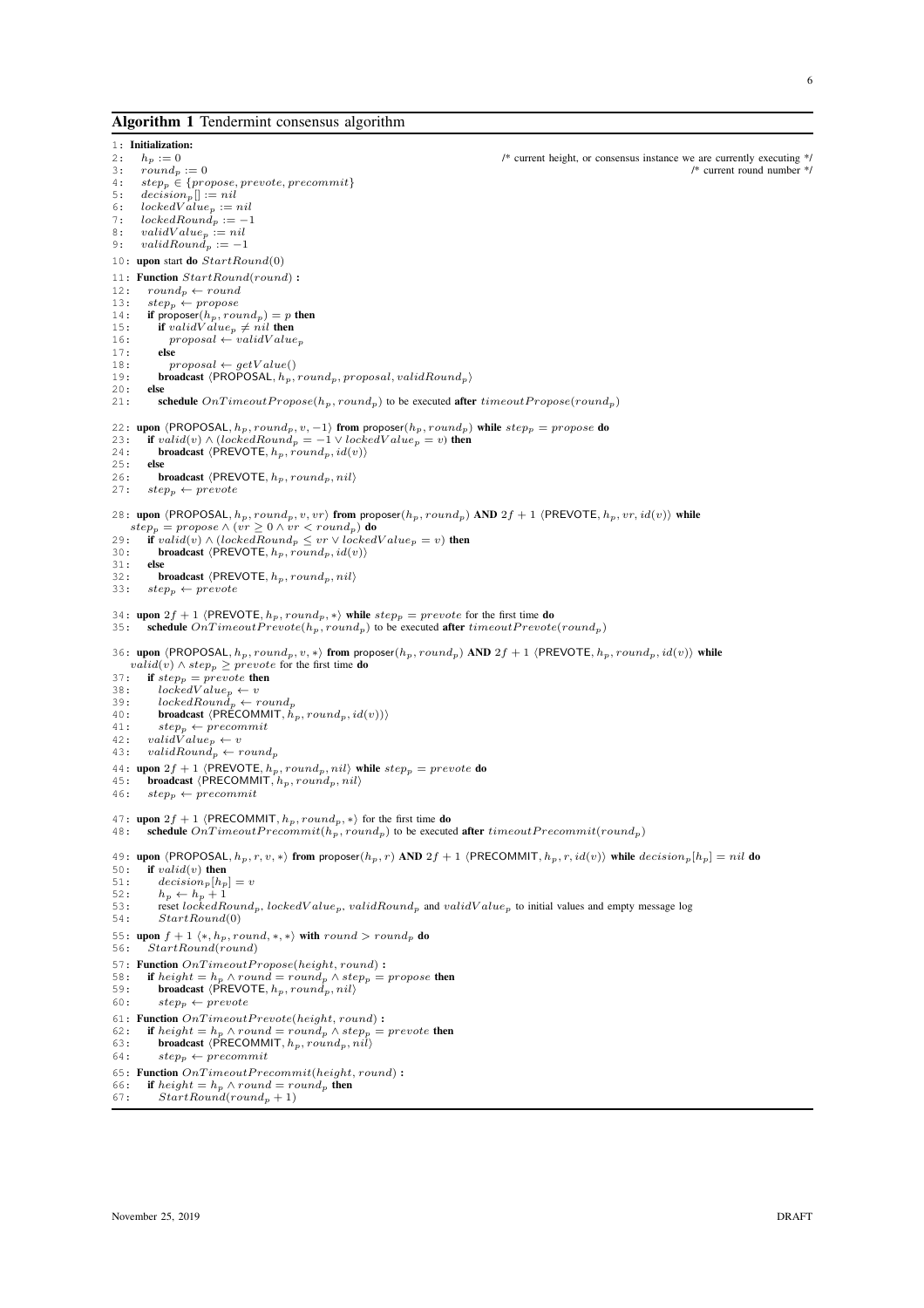while PREVOTE and PRECOMMIT are votes for a proposed value. According to the classification of consensus algorithms from [10], Tendermint, like PBFT [7] and DLS [6], belongs to class 3, so it requires two voting steps (three communication exchanges in total) to decide a value. The Tendermint consensus algorithm is designed for the blockchain context where the value to decide is a block of transactions (ie. it is potentially quite large, consisting of many transactions). Therefore, in the Algorithm 1 (similar as in [7]) we are explicit about sending a value (block of transactions) and a small, constant size value id (a unique value identifier, normally a hash of the value, i.e., if  $id(v) = id(v')$ , then  $v = v'$ ). The PROPOSAL message is the only one carrying the value; PREVOTE and PRECOMMIT messages carry the value id. A correct process decides on a value  $v$  in Tendermint upon receiving the PROPOSAL for v and  $2f + 1$  voting-power equivalent PRECOMMIT messages for  $id(v)$  in some round r. In order to send PRECOMMIT message for v in a round r, a correct process waits to receive the PROPOSAL and  $2f + 1$  of the corresponding PREVOTE messages in the round r. Otherwise, it sends PRECOMMIT message with a special *nil* value. This ensures that correct processes can PRECOMMIT only a single value (or nil) in a round. As proposers may be faulty, the proposed value is treated by correct processes as a suggestion (it is not blindly accepted), and a correct process tells others if it accepted the PROPOSAL for value v by sending PREVOTE message for  $id(v)$ ; otherwise it sends PREVOTE message with the special *nil* value.

Every process maintains the following variables in the Algorithm 1: step, lockedValue, lockedRound,  $validValue$  and  $validRound$ . The step denotes the current state of the internal Tendermint state machine, i.e., it reflects the stage of the algorithm execution in the current round. The lockedV alue stores the most recent value (with respect to a round number) for which a PRECOMMIT message has been sent. The *lockedRound* is the last round in which the process sent a PRECOMMIT message that is not nil. We also say that a correct process locks a value v in a round r by setting *lockedValue* = v and *lockedRound* = r before sending PRECOMMIT message for  $id(v)$ . As a correct process can decide a value v only if  $2f + 1$  PRECOMMIT messages for  $id(v)$  are received, this implies that a possible decision value is a value that is locked by at least  $f + 1$  voting power equivalent of correct processes. Therefore, any value v for which PROPOSAL and  $2f + 1$ of the corresponding PREVOTE messages are received in some round r is a *possible decision* value. The role of the *validValue* variable is to store the most recent possible decision value; the *validRound* is the last round in which validValue is updated. Apart from those variables, a process also stores the current consensus instance  $(h_p,$  called *height* in Tendermint), and the current round number (round<sub>p</sub>) and attaches them to every message. Finally, a process also stores an array of decisions,  $decision$  (Tendermint assumes a sequence of consensus instances, one for each height).

Every round starts by a proposer suggesting a value with the PROPOSAL message (see line 19). In the initial round of each height, the proposer is free to chose the value to suggest. In the Algorithm 1, a correct process obtains a value to propose using an external function  $getValue()$  that returns a valid value to propose. In the following rounds, a correct proposer will suggest a new value only if validValue = nil; otherwise validValue is proposed (see lines 15-18). In addition to the value proposed, the PROPOSAL message also contains the validRound so other processes are informed about the last round in which the proposer observed validV alue as a possible decision value. Note that if a correct proposer p sends validV alue with the validRound in the PROPOSAL, this implies that the process p received PROPOSAL and the corresponding  $2f + 1$  PREVOTE messages for validValue in the round validRound. If a correct process sends PROPOSAL message with *validValue (validRound* >  $-1$ ) at time  $t > GST$ , by the *Gossip communication* property, the corresponding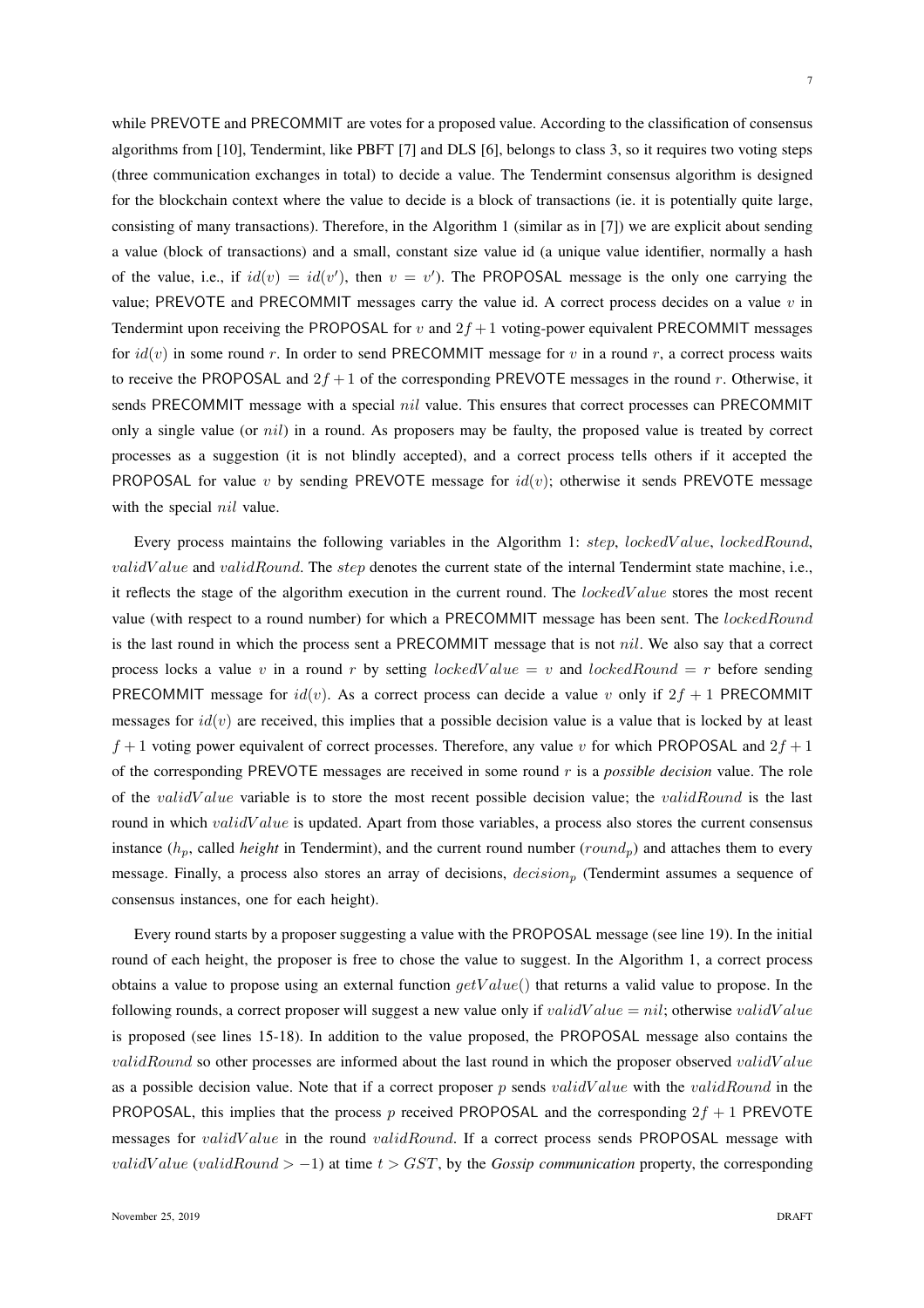PROPOSAL and the PREVOTE messages will be received by all correct processes before time  $t + \Delta$ . Therefore, all correct processes will be able to verify the correctness of the suggested value as it is supported by the PROPOSAL and the corresponding  $2f + 1$  voting power equivalent PREVOTE messages.

A correct process p accepts the proposal for a value v (send PREVOTE for  $id(v)$ ) if an external *valid* function returns true for the value v, and if p hasn't locked any value (lockedRound = -1) or p has locked the value v (lockedValue = v); see the line 23. In case the proposed pair is  $(v, vr \ge 0)$  and a correct process p has locked some value, it will accept v if it is a more recent possible decision value<sup>9</sup>,  $vr > lockedRound_p$ , or if  $lockedValue = v$  (see line 29). Otherwise, a correct process will reject the proposal by sending PREVOTE message with nil value. A correct process will send PREVOTE message with nil value also in case  $timeoutPropose$  expired (it is triggered when a correct process starts a new round) and a process has not sent PREVOTE message in the current round yet (see the line 57).

If a correct process receives PROPOSAL message for some value v and  $2f + 1$  PREVOTE messages for  $id(v)$ , then it sends PRECOMMIT message with  $id(v)$ . Otherwise, it sends PRECOMMIT nil. A correct process will send PRECOMMIT message with *nil* value also in case *timeoutPrevote* expired (it is started when a correct process sent PREVOTE message and received any  $2f + 1$  PREVOTE messages) and a process has not sent PRECOMMIT message in the current round yet (see the line 65). A correct process decides on some value v if it receives in some round r PROPOSAL message for v and  $2f + 1$  PRECOMMIT messages with  $id(v)$  (see the line 51). To prevent the algorithm from blocking and waiting forever for this condition to be true, the Algorithm 1 relies on *timeoutPrecommit*. It is triggered after a process receives any set of  $2f+1$  PRECOMMIT messages for the current round. If the *timeoutPrecommit* expires and a process has not decided yet, the process starts the next round (see the line  $65$ ). When a correct process p decides, it starts the next consensus instance (for the next height). The *Gossip communication* property ensures that PROPOSAL and  $2f + 1$  PREVOTE messages that led p to decide are eventually received by all correct processes, so they will also decide.

## *A. Termination mechanism*

Tendermint ensures termination by a novel mechanism that benefits from the gossip based nature of communication (see *Gossip communication* property). It requires managing two additional variables, validValue and  $validRound$  that are then used by the proposer during the propose step as explained above. The validValue and validRound are updated to v and r by a correct process in a round r when the process receives valid PROPOSAL message for the value v and the corresponding  $2f + 1$  PREVOTE messages for  $id(v)$  in the round r (see the rule at line 36).

We now give briefly the intuition how managing and proposing *validValue* and *validRound* ensures termination. Formal treatment is left for Section IV.

The first thing to note is that during good period, because of the *Gossip communication* property, if a correct process p locks a value v in some round r, all correct processes will update validV alue to v and validRound to r before the end of the round r (we prove this formally in the Section IV). The intuition is that messages that led to p locking a value v in the round r will be gossiped to all correct processes before the end of the round r, so it

<sup>&</sup>lt;sup>9</sup>As explained above, the possible decision value in a round r is the one for which PROPOSAL and the corresponding  $2f+1$  PREVOTE messages are received for the round r.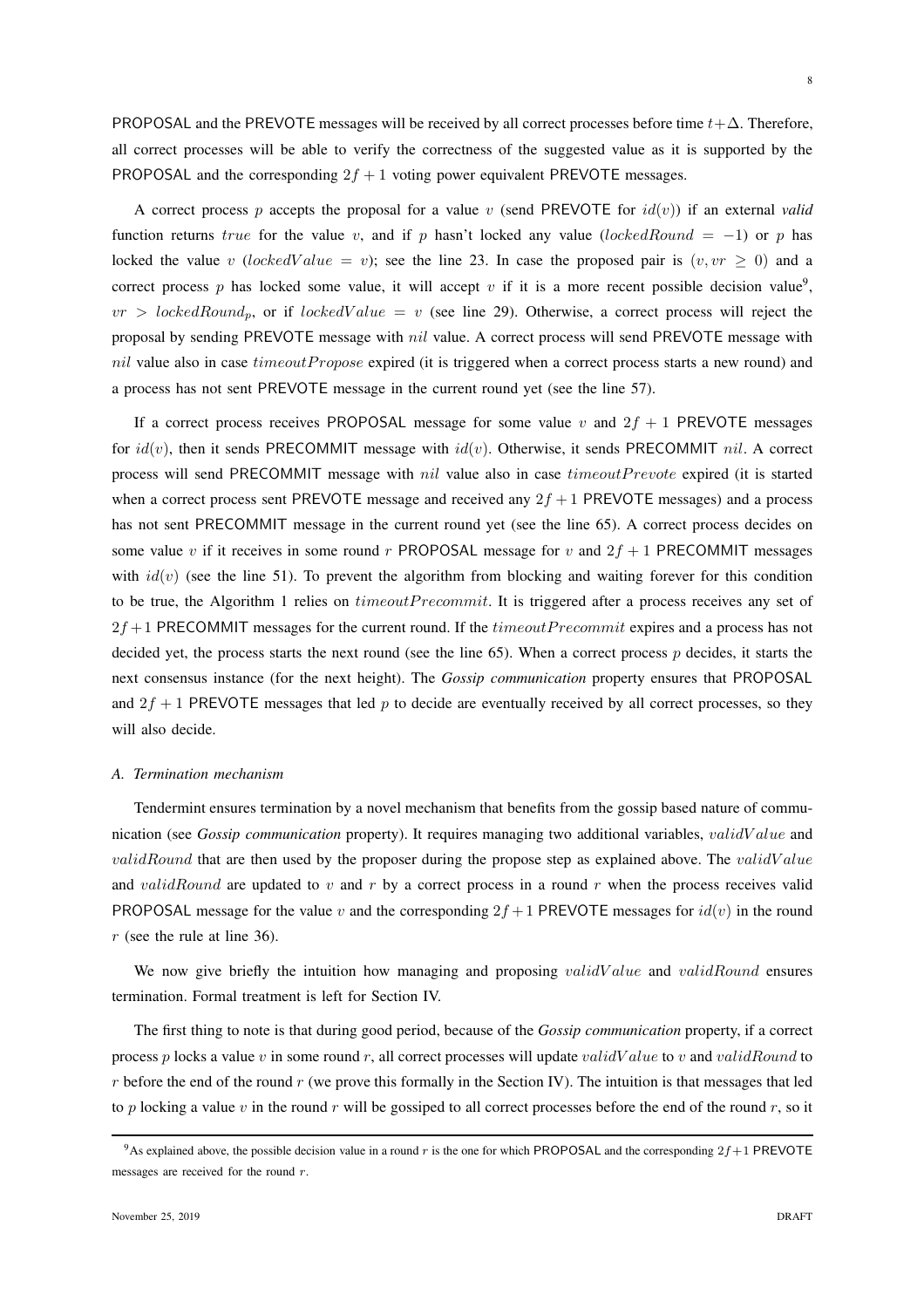will update *validValue* and *validRound* (the line 36). Therefore, if a correct process locks some value during good period, validValue and validRound are updated by all correct processes so that the value proposed in the following rounds will be acceptable by all correct processes. Note that it could happen that during good period, no correct process locks a value, but some correct process q updates validValue and validRound during some round. As no correct process locks a value in this case,  $validValue<sub>q</sub>$  and  $validRound<sub>q</sub>$  will also be acceptable by all correct processes as validRound<sub>a</sub> > lockedRound<sub>c</sub> for every correct process c and as the *Gossip communication* property ensures that the corresponding PREVOTE messages that q received in the round validRound<sub>q</sub> are received by all correct processes  $\Delta$  time later.

Finally, it could happen that after GST, there is a long sequence of rounds in which no correct process neither locks a value nor update *validValue* and *validRound*. In this case, during this sequence of rounds, the proposed value suggested by correct processes was not accepted by all correct processes. Note that this sequence of rounds is always finite as at the beginning of every round there is at least a single correct process c such that validValue<sub>c</sub> and validRound<sub>c</sub> are acceptable by every correct process. This is true as there exists a correct process c such that for every other correct process p, validRound<sub>c</sub> > lockedRound<sub>p</sub> or validValue<sub>c</sub> = lockedValue<sub>p</sub>. This is true as c is the process that has locked a value in the most recent round among all correct processes (or no correct process locked any value). Therefore, eventually  $c$  will be the proper in some round and the proposed value will be accepted by all correct processes, terminating therefore this sequence of rounds.

Therefore, updating validV alue and validRound variables, and the *Gossip communication* property, together ensures that eventually, during the good period, there exists a round with a correct proposer whose proposed value will be accepted by all correct processes, and all correct processes will terminate in that round. Note that this mechanism, contrary to the common termination mechanism illustrated in the Figure 1, does not require exchanging any additional information in addition to messages already sent as part of what is normally being called "normal" case.

#### IV. PROOF OF TENDERMINT CONSENSUS ALGORITHM

**Lemma 1.** For all  $f \ge 0$ , any two sets of processes with voting power at least equal to  $2f + 1$  have at least *one correct process in common.*

*Proof:* As the total voting power is equal to  $n = 3f + 1$ , we have  $2(2f + 1) = n + f + 1$ . This means that the intersection of two sets with the voting power equal to  $2f + 1$  contains at least  $f + 1$  voting power in common, *i.e.*, at least one correct process (as the total voting power of faulty processes is f). The result follows directly from this.

**Lemma 2.** If  $f + 1$  correct processes lock value v in round  $r_0$  (lockedValue = v and lockedRound =  $r_0$ ), *then in all rounds*  $r > r_0$ *, they send* PREVOTE *for*  $id(v)$  *or nil.* 

*Proof:* We prove the result by induction on r.

*Base step*  $r = r_0 + 1$ : Let's denote with C the set of correct processes with voting power equal to  $f + 1$ . By the rules at line 22 and line 28, the processes from the set  $C$  can't accept PROPOSAL for any value different from v in round r, and therefore can't send a  $\langle PREVOTE, height_p, r, id(v')\rangle$  message, if  $v' \neq v$ . Therefore, the Lemma holds for the base step.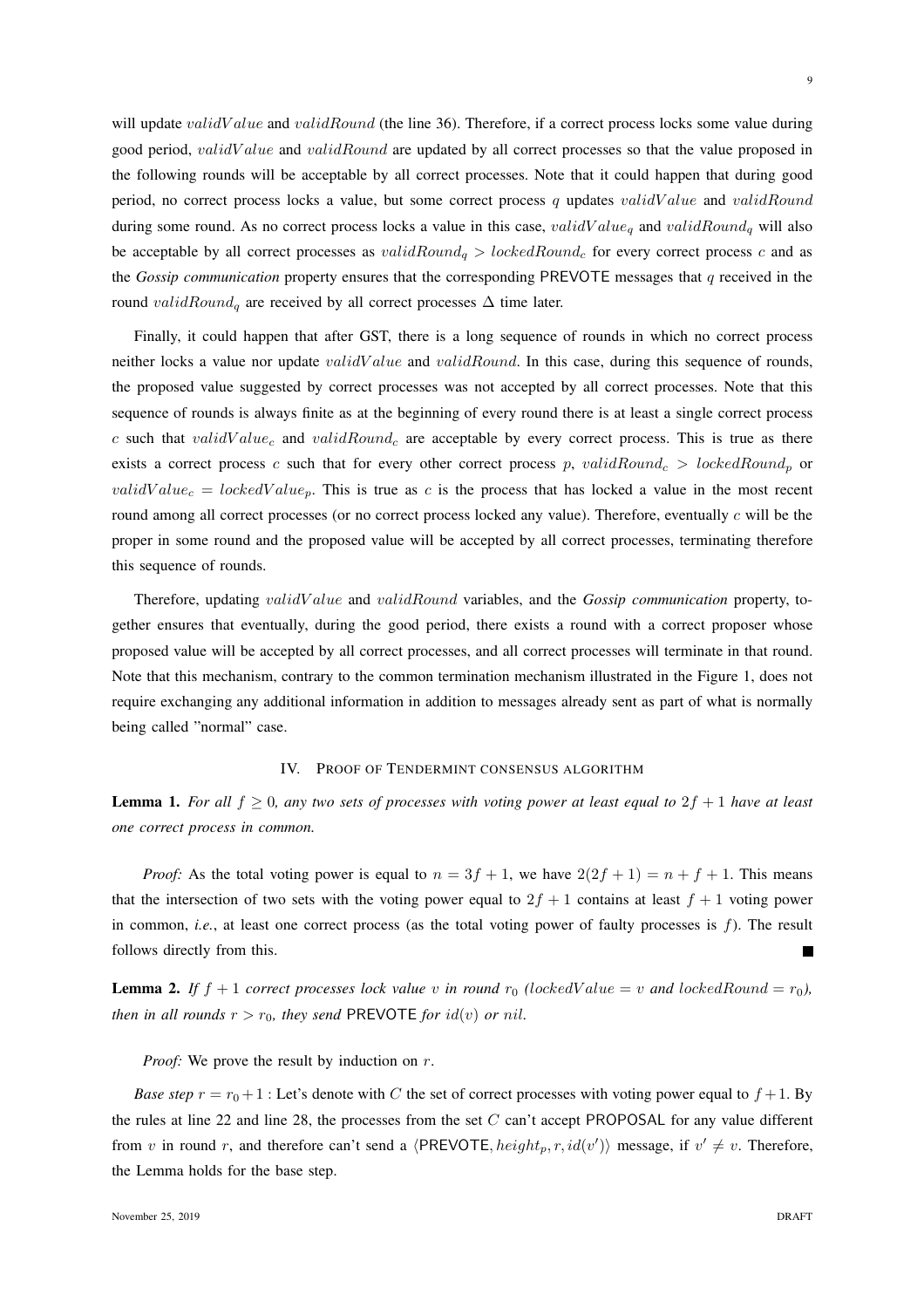*Induction step from*  $r_1$  *to*  $r_1 + 1$ *:* We assume that no process from the set C has sent PREVOTE for values different than  $id(v)$  or nil until round  $r_1 + 1$ . We now prove that the Lemma also holds for round  $r_1 + 1$ . As processes from the set C send PREVOTE for  $id(v)$  or  $nil$  in rounds  $r_0 \le r \le r_1$ , by Lemma 1 there is no value  $v' \neq v$  for which it is possible to receive  $2f + 1$  PREVOTE messages in those rounds (i). Therefore, we have for all processes from the set C, lockedValue = v and lockedRound  $\geq r_0$ . Let's assume by a contradiction that a process q from the set C sends PREVOTE in round  $r_1 + 1$  for value  $id(v')$ , where  $v' \neq v$ . This is possible only by line 30. Note that this implies that q received  $2f + 1$   $\langle PREVOTE, h_q, r, id(v')\rangle$  messages, where  $r > r_0$  and  $r < r_1 + 1$  (see line 29). A contradiction with (i) and Lemma 1.

## Lemma 3. *Algorithm 1 satisfies Agreement.*

*Proof:* Let round  $r_0$  be the first round of height h such that some correct process p decides v. We now prove that if some correct process q decides v' in some round  $r \ge r_0$ , then  $v = v'$ .

In case  $r = r_0$ , q has received at least  $2f + 1$  (PRECOMMIT,  $h_p, r_0, id(v')$ ) messages at line 49, while p has received at least  $2f + 1$  (PRECOMMIT,  $h_p, r_0, id(v)$ ) messages. By Lemma 1 two sets of messages of voting power  $2f + 1$  intersect in at least one correct process. As a correct process sends a single PRECOMMIT message in a round, then  $v = v'$ .

We prove the case  $r > r_0$  by contradiction. By the rule 49, p has received at least  $2f + 1$  votingpower equivalent of  $\langle PRECOMMIT, h_p, r_0, id(v) \rangle$  messages, i.e., at least  $f + 1$  voting-power equivalent correct processes have locked value  $v$  in round  $r_0$  and have sent those messages (i). Let denote this set of messages with C. On the other side, q has received at least  $2f + 1$  voting power equivalent of  $\langle PRECOMMIT, h_q, r, id(v')\rangle$ messages. As the voting power of all faulty processes is at most  $f$ , some correct process  $c$  has sent one of those messages. By the rule at line 36, c has locked value v' in round r before sending  $\langle PRECOMMIT, h_q, r, id(v')\rangle$ . Therefore c has received  $2f + 1$  PREVOTE messages for  $id(v')$  in round  $r > r_0$  (see line 36). By Lemma 1, a process from the set C has sent PREVOTE message for  $id(v')$  in round r. A contradiction with (i) and Lemma 2.  $\blacksquare$ 

# Lemma 4. *Algorithm 1 satisfies Validity.*

*Proof:* Trivially follows from the rule at line 50 which ensures that only valid values can be decided.

#### Lemma 5. *If we assume that:*

- *1) a correct process p is the first correct process to enter a round*  $r > 0$  *at time*  $t > GST$  *(for every correct process* c, round<sub>c</sub>  $\leq$  r at time t)
- *2) the proposer of round* r *is a correct process* q
- *3) for every correct process c, lockedRound<sub>c</sub>*  $\leq$  *validRound<sub>a</sub> at time t*
- *4)*  $timeoutPropose(r) > 2\Delta + timeoutPrecommit(r-1)$ ,  $timeoutPrevote(r) > 2\Delta$  and  $timeoutPrecommit(r) > 2\Delta + timeoutPrecomm)$ 2∆*,*

*then all correct processes decide in round* r *before*  $t + 4\Delta + t$ *imeoutPrecommit*( $r - 1$ *).* 

*Proof:* As p is the first correct process to enter round r, it executed the line 67 after timeout Precommit( $r-$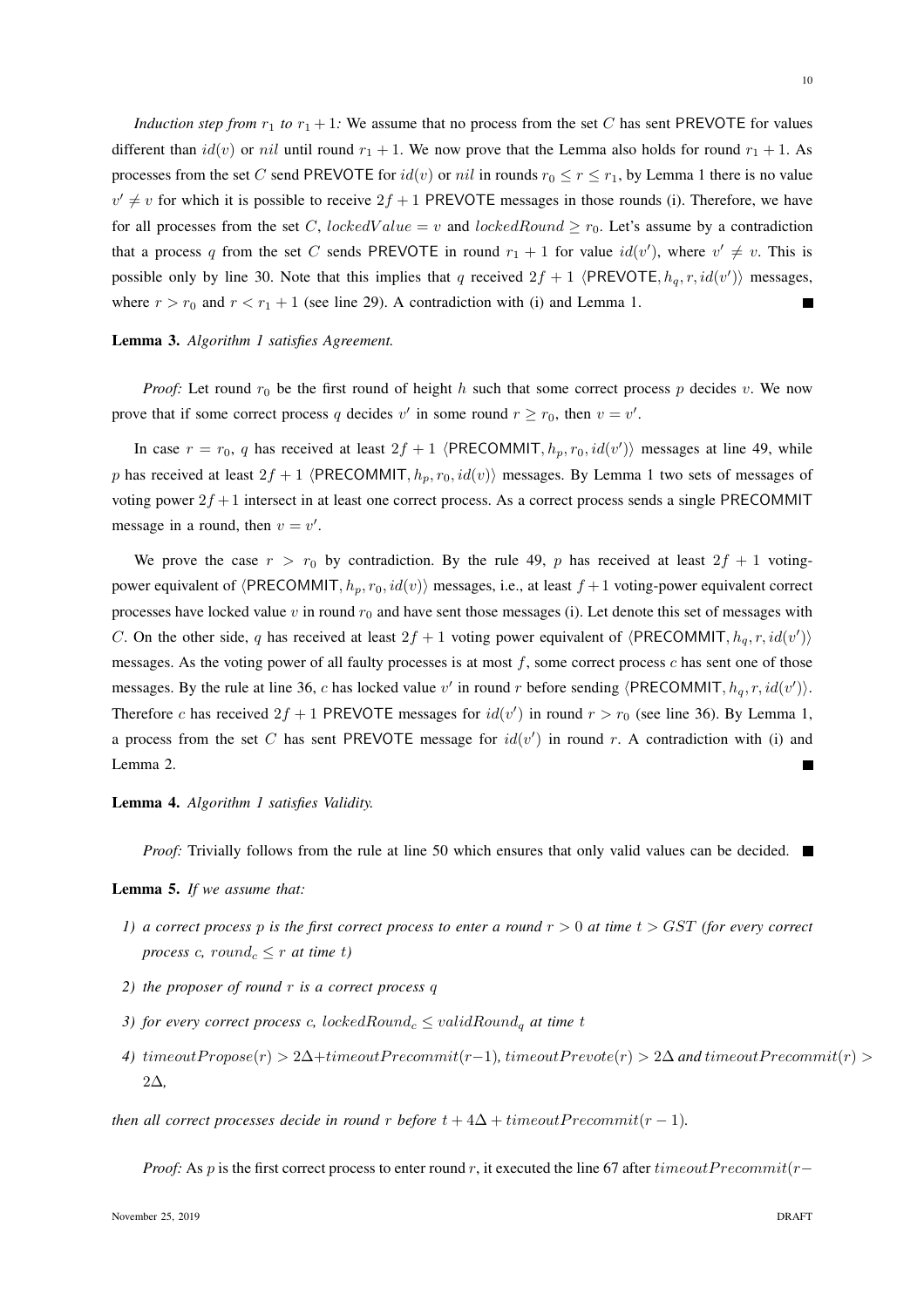1) expired. Therefore, p received  $2f + 1$  PRECOMMIT messages in the round  $r - 1$  before time t. By the *Gossip communication* property, all correct processes will receive those messages the latest at time  $t + \Delta$ . Correct processes that are in rounds  $\lt r-1$  at time t will enter round  $r-1$  (see the rule at line 56) and trigger timeoutPrecommit(r – 1) (see rule 47) by time  $t + \Delta$ . Therefore, all correct processes will start round r by time  $t + \Delta + \text{timeout}$   $Precommit(r - 1)$  (i).

In the worst case, the process q is the last correct process to enter round r, so q starts round r and sends PROPOSAL message for some value v at time  $t + \Delta + timeoutPrecommit(r - 1)$ . Therefore, all correct processes receive the PROPOSAL message from q the latest by time  $t + 2\Delta + timeoutPrecommit(r - 1)$ . Therefore, if  $timeoutPropose(r) > 2\Delta + timeoutPrecommit(r - 1)$ , all correct processes will receive PROPOSAL message before  $timeoutPropose(r)$  expires.

By (3) and the rules at line 22 and 28, all correct processes will accept the PROPOSAL message for value v and will send a PREVOTE message for  $id(v)$  by time  $t + 2\Delta + timeoutPrecommit(r - 1)$ . Note that by the *Gossip communication* property, the PREVOTE messages needed to trigger the rule at line 28 are received before time  $t + \Delta$ .

By time  $t + 3\Delta + timeoutPrecommit(r - 1)$ , all correct processes will receive PROPOSAL for v and  $2f + 1$  corresponding PREVOTE messages for  $id(v)$ . By the rule at line 36, all correct processes will send a PRECOMMIT message (see line 40) for  $id(v)$  by time  $t + 3\Delta + timeoutPrecommit(r - 1)$ . Therefore, by time  $t + 4\Delta + timeoutPrecommit(r - 1)$ , all correct processes will have received the PROPOSAL for v and  $2f + 1$  PRECOMMIT messages for  $id(v)$ , so they decide at line 51 on v.

This scenario holds if every correct process q sends a PRECOMMIT message before  $timeout$ expires, and if  $timeoutPrecommit(r)$  does not expire before  $t + 4\Delta + timeoutPrecommit(r - 1)$ . Let's assume that a correct process  $c_1$  is the first correct process to trigger timeout  $Prevote(r)$  (see the rule at line 34) at time  $t_1 > t$ . This implies that before time  $t_1, c_1$  received a PROPOSAL (step<sub>c1</sub> must be prevote by the rule at line 34) and a set of  $2f + 1$  PREVOTE messages. By time  $t_1 + \Delta$ , all correct processes will receive those messages. Note that even if some correct process was in the smaller round before time  $t_1$ , at time  $t_1 + \Delta$ it will start round  $r$  after receiving those messages (see the rule at line 55). Therefore, all correct processes will send their PREVOTE message for  $id(v)$  by time  $t_1 + \Delta$ , and all correct processes will receive those messages the by time  $t_1 + 2\Delta$ . Therefore, as timeoutPrevote(r) > 2 $\Delta$ , this ensures that all correct processes receive PREVOTE messages from all correct processes before their respective local  $timeout$  expire.

On the other hand, timeoutPrecommit(r) is triggered in a correct process  $c_2$  after it receives any set of  $2f + 1$  PRECOMMIT messages for the first time. Let's denote with  $t_2 > t$  the earliest point in time timeoutPrecommit(r) is triggered in some correct process  $c_2$ . This implies that  $c_2$  has received at least  $f + 1$ PRECOMMIT messages for  $id(v)$  from correct processes, i.e., those processes have received PROPOSAL for v and  $2f + 1$  PREVOTE messages for  $id(v)$  before time  $t_2$ . By the *Gossip communication* property, all correct processes will receive those messages by time  $t_2 + \Delta$ , and will send PRECOMMIT messages for  $id(v)$ . Note that even if some correct processes were at time  $t_2$  in a round smaller than r, by the rule at line 55 they will enter round r by time  $t_2 + \Delta$ . Therefore, by time  $t_2 + 2\Delta$ , all correct processes will receive PROPOSAL for v and  $2f + 1$  PRECOMMIT messages for  $id(v)$ . So if  $timeoutPrecommit(r) > 2\Delta$ , all correct processes will decide before the timeout expires. П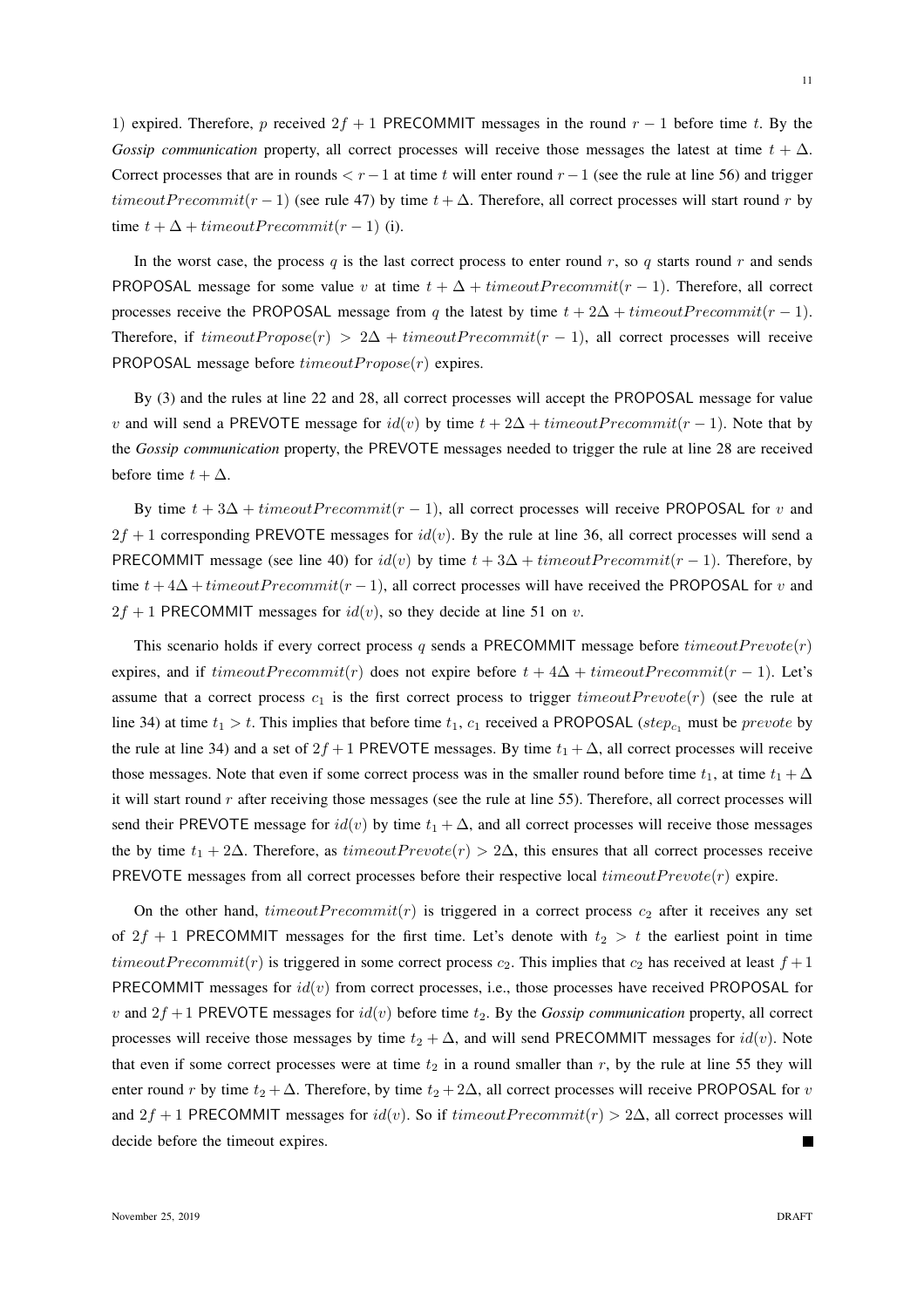*Proof:* In order to prove this Lemma, we need to prove that if the process p locks a value v at time  $t_0$ , then no correct process will leave round r before time  $t_0 + \Delta$  (unless it has already set validValue to v and validRound to r). It is sufficient to prove this, since by the *Gossip communication* property the messages that p received at time  $t_0$  and that triggered rule at line 36 will be received by time  $t_0 + \Delta$  by all correct processes, so all correct processes that are still in round r will set *validValue* to v and validRound to r (by the rule at line 36). To prove this, we need to compute the earliest point in time a correct process could leave round  $r$ without updating validValue to v and validRound to r (we denote this time with  $t_1$ ). The Lemma is correct if  $t_0 + \Delta < t_1$ .

If the process p locks a value v at time  $t_0$ , this implies that p received the valid PROPOSAL message for v and  $2f + 1$   $\langle PREVOTE, h, r, id(v)\rangle$  at time  $t_0$ . At least  $f + 1$  of those messages are sent by correct processes. Let's denote this set of correct processes as C. By Lemma 1 any set of  $2f + 1$  PREVOTE messages in round  $r$  contains at least a single message from the set  $C$ .

Let's denote as time t the earliest point in time a correct process,  $c_1$ , triggered timeout  $Prevote(r)$ . This implies that  $c_1$  received  $2f + 1$  PREVOTE messages (see the rule at line 34), where at least one of those messages was sent by a process  $c_2$  from the set C. Therefore, process  $c_2$  had received PROPOSAL message before time t. By the *Gossip communication* property, all correct processes will receive PROPOSAL and  $2f + 1$ PREVOTE messages for round r by time  $t + \Delta$ . The latest point in time p will trigger timeout Prevote(r) is  $t+\Delta^{10}$ . So the latest point in time p can lock the value v in round r is  $t_0 = t+\Delta + timeoutPrevote(r)$  (as at this point  $timeout$   $Prevote(r)$  expires, so a process sends PRECOMMIT *nil* and updates *step* to precommit, see line 61).

Note that according to the Algorithm 1, a correct process can not send a PRECOMMIT message before receiving  $2f+1$  PREVOTE messages. Therefore, no correct process can send a PRECOMMIT message in round  $r$  before time t. If a correct process sends a PRECOMMIT message for  $nil$ , it implies that it has waited for the full duration of  $timeout Prevote(r)$  (see line 63)<sup>11</sup>. Therefore, no correct process can send PRECOMMIT for *nil* before time  $t + timeout Prevote(r)$  (\*).

A correct process q that enters round  $r+1$  must wait (i) timeout Precommit(r) (see line 67) or (ii) receiving  $f + 1$  messages from the round  $r + 1$  (see the line 55). In the former case, q receives  $2f + 1$  PRECOMMIT messages before starting  $timeout Precommit(r)$ . If at least a single PRECOMMIT message from a correct process (at least  $f + 1$  voting power equivalent of those messages is sent by correct processes) is for *nil*, then q cannot start round  $r + 1$  before time  $t_1 = t + timeoutPrevote(r) + timeoutPrecommit(r)$  (see (\*)). Therefore in this case we have:  $t_0 + \Delta < t_1$ , i.e.,  $t + 2\Delta + t$  imeout  $Prevote(r) < t + t$  imeout  $Prevote(r) + t$ timeoutPrecommit(r), and this is true whenever timeoutPrecommit(r) > 2 $\Delta$ , so Lemma holds in this case.

<sup>&</sup>lt;sup>10</sup>Note that even if p was in smaller round at time t it will start round r by time  $t + \Delta$ .

<sup>&</sup>lt;sup>11</sup>The other case in which a correct process PRECOMMIT for *nil* is after receiving  $2f + 1$  Prevote for *nil* messages, see the line 45. By Lemma 1, this is not possible in round  $r$ .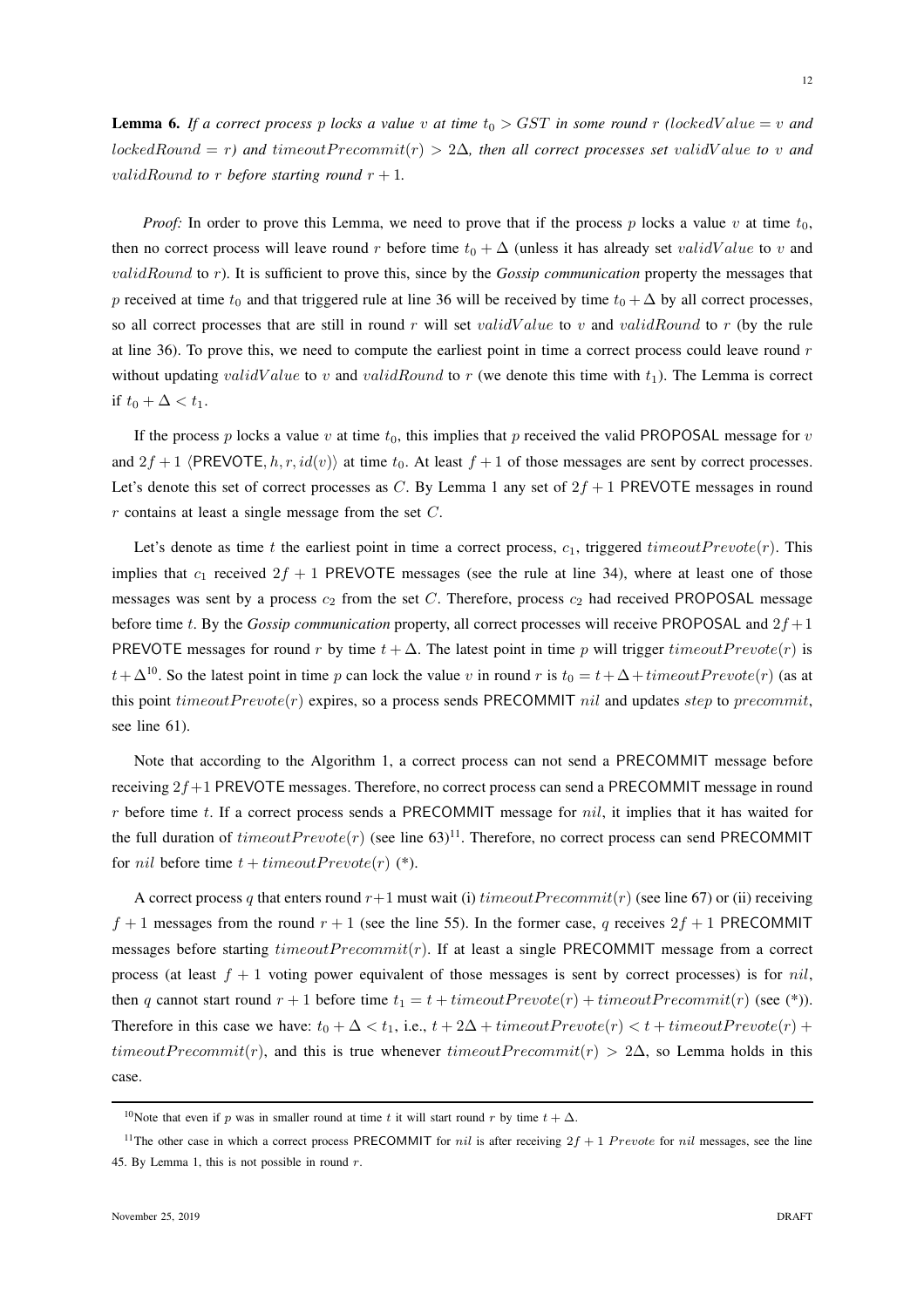If in the set of  $2f + 1$  PRECOMMIT messages q receives, there is at least a single PRECOMMIT for  $id(v)$  message from a correct process c, then q can start the round  $r + 1$  the earliest at time  $t_1 = t +$ timeoutP recommit(r). In this case, by the *Gossip communication* property, all correct processes will receive PROPOSAL and 2f +1 PREVOTE messages (that c received before time t) the latest at time  $t + \Delta$ . Therefore, q will set validValue to v and validRound to r the latest at time  $t + \Delta$ . As  $t + \Delta < t + timeoutPrecommit(r)$ , whenever  $timeoutPrecommit(r) > \Delta$ , the Lemma holds also in this case.

In case (ii), q received at least a single message from a correct process c from the round  $r + 1$ . The earliest point in time c could have started round  $r+1$  is  $t+timeout$   $Precommit(r)$  in case it received a PRECOMMIT message for v from some correct process in the set of  $2f + 1$  PRECOMMIT messages it received. The same reasoning as above holds also in this case, so q set validValue to v and validRound to r the latest by time  $t+\Delta$ . As  $t+\Delta < t$  + timeout Precommit(r), whenever timeout Precommit(r) >  $\Delta$ , the Lemma holds also in this case. Ē

# Lemma 7. *Algorithm 1 satisfies Termination.*

*Proof:* Lemma 5 defines a scenario in which all correct processes decide. We now prove that within a bounded duration after GST such a scenario will unfold. Let's assume that at time GST the highest round started by a correct process is  $r_0$ , and that there exists a correct process p such that the following holds: for every correct process c, lockedRound<sub>c</sub>  $\leq$  validRound<sub>p</sub>. Furthermore, we assume that p will be the proposer in some round  $r_1 > r$  (this is ensured by the proposer function).

We have two cases to consider. In the first case, for all rounds  $r \ge r_0$  and  $r < r_1$ , no correct process locks a value (set *lockedRound* to r). So in round  $r_1$  we have the scenario from the Lemma 5, so all correct processes decides in round  $r_1$ .

In the second case, a correct process locks a value v in round  $r_2$ , where  $r_2 \ge r_0$  and  $r_2 < r_1$ . Let's assume that  $r_2$  is the highest round before  $r_1$  in which some correct process q locks a value. By Lemma 6 at the end of round  $r_2$  the following holds for all correct processes c: validValue<sub>c</sub> = lockedValue<sub>q</sub> and validRound<sub>c</sub> =  $r_2$ . Then in round  $r_1$ , the conditions for the Lemma 5 holds, so all correct processes decide. П

## V. CONCLUSION

We have proposed a new Byzantine-fault tolerant consensus algorithm that is the core of the Tendermint BFT SMR platform. The algorithm is designed for the wide area network with high number of mutually distrusted nodes that communicate over gossip based peer-to-peer network. It has only a single mode of execution and the communication pattern is very similar to the "normal" case of the state-of-the art PBFT algorithm. The algorithm ensures termination with a novel mechanism that takes advantage of the gossip based communication between nodes. The proposed algorithm and the proofs are simple and elegant, and we believe that this makes it easier to understand and implement correctly.

#### ACKNOWLEDGMENT

We would like to thank Anton Kaliaev, Ismail Khoffi and Dahlia Malkhi for comments on an earlier version of the paper. We also want to thank Marko Vukolic, Ming Chuan Lin, Maria Potop-Butucaru, Sara Tucci, Antonella Del Pozzo and Yackolley Amoussou-Guenou for pointing out the liveness issues in the previous